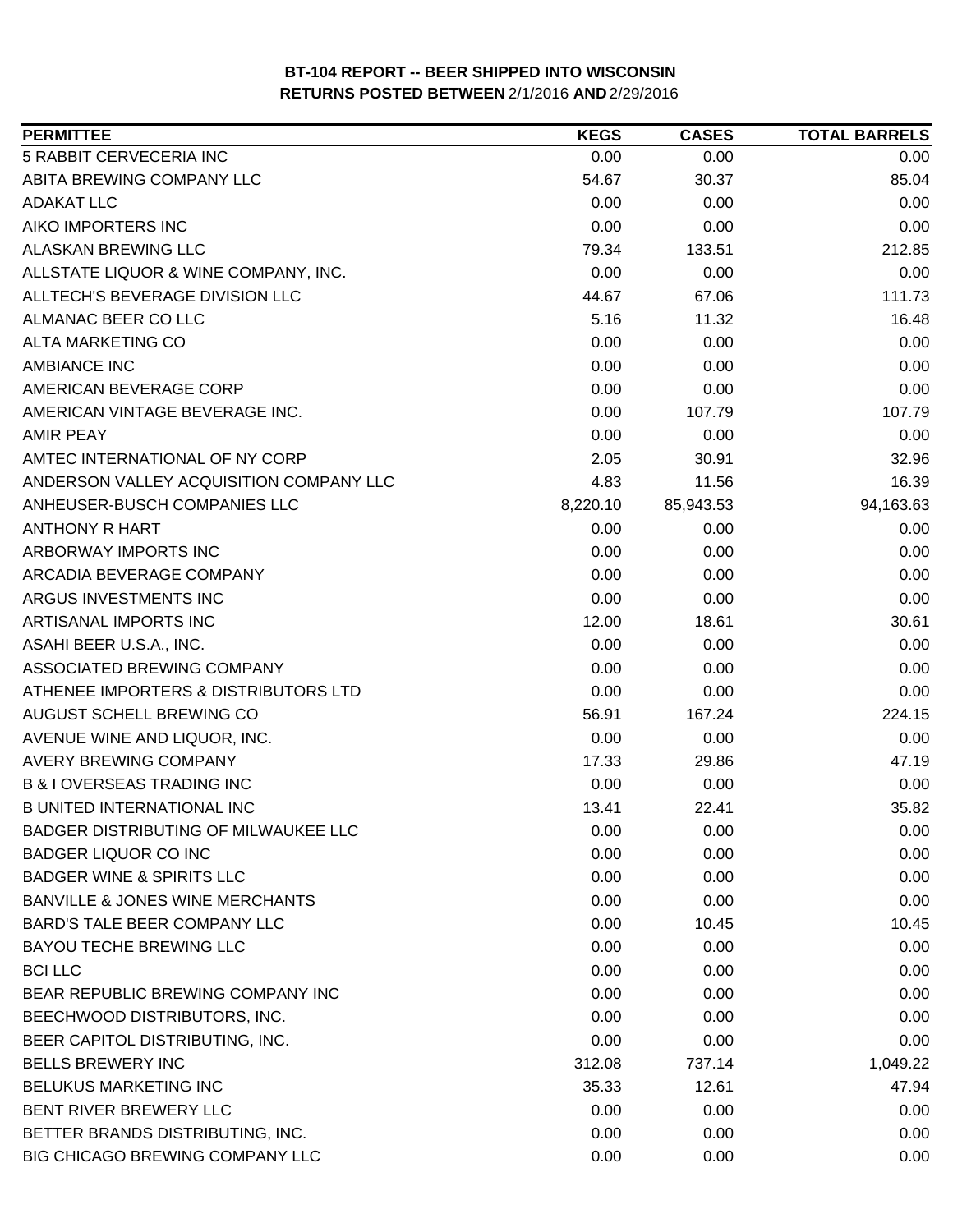| <b>PERMITTEE</b>                       | <b>KEGS</b> | <b>CASES</b> | <b>TOTAL BARRELS</b> |
|----------------------------------------|-------------|--------------|----------------------|
| <b>BIG SKY BREWING CO</b>              | 22.51       | 35.56        | 58.07                |
| <b>BIG WOOD BREWERY LLC</b>            | 0.00        | 0.00         | 0.00                 |
| BILL'S DISTRIBUTING, LTD.              | 0.00        | 0.00         | 0.00                 |
| <b>BINDING BRAUEREI USA INC</b>        | 15.34       | 63.40        | 78.74                |
| <b>BLACK LIST BEER LLC</b>             | 0.00        | 0.33         | 0.33                 |
| <b>BOSTON BEER CORPORATION</b>         | 571.65      | 2,191.17     | 2,762.82             |
| <b>BOULDER BEER INC</b>                | 39.32       | 5.22         | 44.54                |
| BRAU BROTHERS BREWING COMPANY, LLC     | 0.00        | 10.00        | 10.00                |
| BREAKTHRU BEVERAGE GROUP LLC           | 0.00        | 0.00         | 0.00                 |
| BREAKTHRU BEVERAGE GROUP LLC           | 0.00        | 0.00         | 0.00                 |
| BREAKTHRU BEVERAGE WISCONSIN NORTH LLC | 0.00        | 0.00         | 0.00                 |
| BRECKENRIDGE BREWERY LLC               | 4.00        | 28.17        | 32.17                |
| <b>BRIAN EWING</b>                     | 7.53        | 18.31        | 25.84                |
| <b>BROWN-FORMAN CORPORATION</b>        | 0.00        | 67.52        | 67.52                |
| <b>BURNING BROTHERS BREWING LLC</b>    | 0.00        | 0.00         | 0.00                 |
| C.J.W., INC.                           | 0.00        | 0.00         | 0.00                 |
| CANAL STREET BREWING CO LLC            | 121.00      | 459.02       | 580.02               |
| CAPITOL-HUSTING COMPANY, INC.          | 0.00        | 0.00         | 0.00                 |
| <b>CAROLE MINOGUE</b>                  | 0.00        | 0.00         | 0.00                 |
| CARRIAGE HOUSE IMPORTS, LTD.           | 0.00        | 7.75         | 7.75                 |
| CASTLE DANGER BREWING CO LLC           | 0.25        | 2.19         | 2.44                 |
| CENTRAL BEER DISTRIBUTORS, INC.        | 0.00        | 0.00         | 0.00                 |
| CENTRAL BEER IMPORT & EXPORT INC       | 0.00        | 0.00         | 0.00                 |
| CHAS A BERNICK INC                     | 0.84        | 1.66         | 2.50                 |
| <b>CHATHAM IMPORTS INC</b>             | 0.00        | 0.00         | 0.00                 |
| <b>CHRISTIAN P SCHAEFER</b>            | 0.00        | 0.00         | 0.00                 |
| <b>CISCO BREWERS INC</b>               | 0.00        | 0.00         | 0.00                 |
| <b>CLASSIC BREWING COMPANY</b>         | 0.00        | 152.42       | 152.42               |
| COLD SPRING BREWING COMPANY            | 0.00        | 0.00         | 0.00                 |
| <b>COMEBACK BREWING INC</b>            | 0.00        | 0.00         | 0.00                 |
| CORONADO BREWING COMPANY INC           | 24.99       | 20.73        | 45.72                |
| <b>CRAFT BREW ALLIANCE INC</b>         | 0.00        | 0.00         | 0.00                 |
| <b>CROWN IMPORTS LLC</b>               | 0.00        | 6,147.87     | 6,147.87             |
| D&V INTERNATIONAL INC                  | 0.00        | 0.00         | 0.00                 |
| <b>DAILY CELLARS LLC</b>               | 0.00        | 0.00         | 0.00                 |
| DEAN DISTRIBUTING, INC.                | 0.00        | 0.00         | 0.00                 |
| DEAN DISTRIBUTING, INC.                | 0.00        | 0.00         | 0.00                 |
| DESCHUTES BREWERY INC                  | 179.89      | 314.77       | 494.66               |
| <b>DESTIHL HOLDINGS LLC</b>            | 7.84        | 0.05         | 7.89                 |
| DETROIT RIVERTOWN BREWING LLC          | 14.00       | 31.35        | 45.35                |
| DIAGEO - GUINNESS USA INC.             | 685.11      | 2,523.82     | 3,208.93             |
| DISCOUNT LIQUOR, INC.                  | 0.00        | 0.00         | 0.00                 |
| DOANE DISTRIBUTING, INC.               | 0.00        | 0.00         | 0.00                 |
| DOGFISH HEAD CRAFT BREWERY LLC         | 163.67      | 152.98       | 316.65               |
| DOLCE BEVERAGE GROUP LLC               | 0.00        | 0.00         | 0.00                 |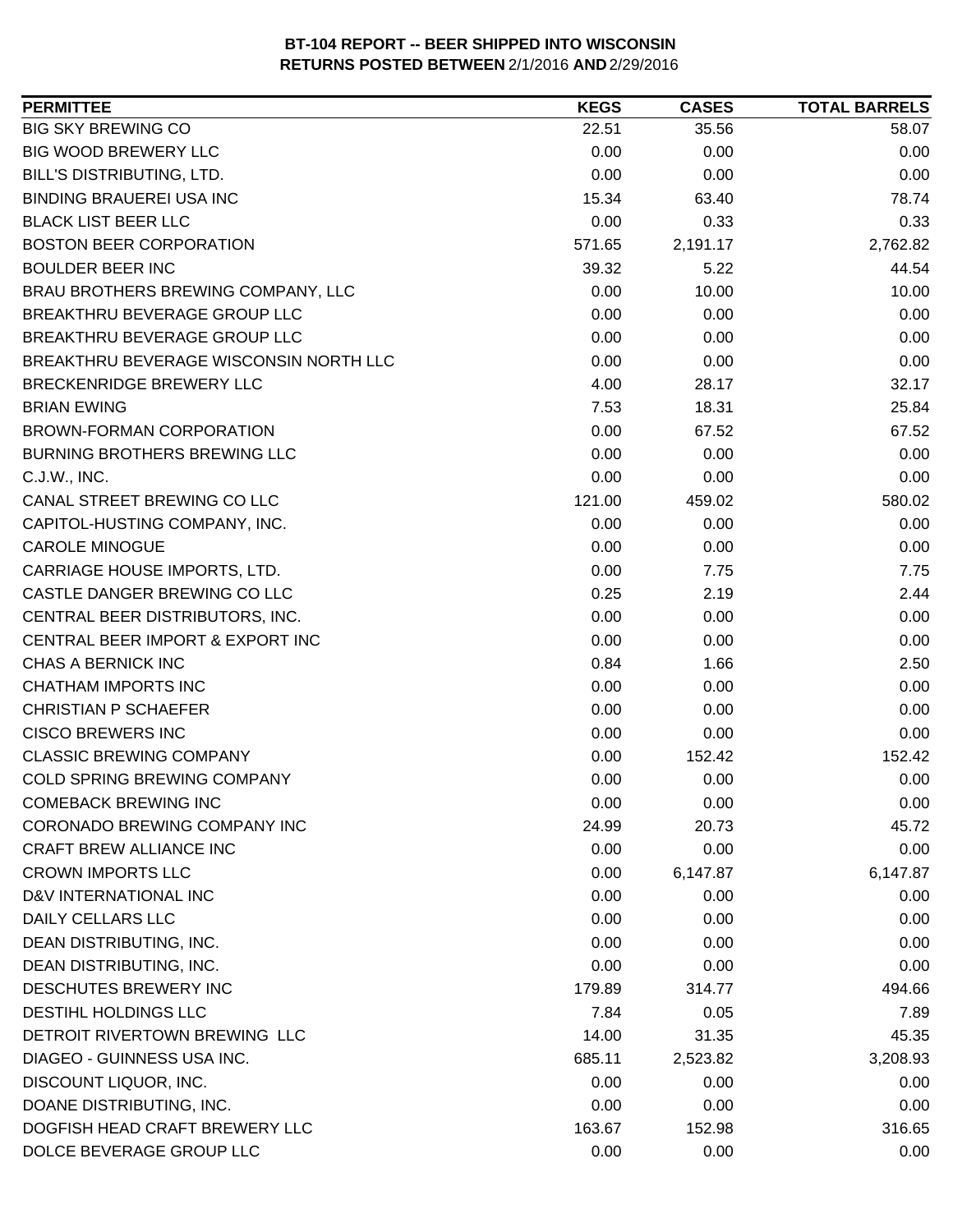| <b>DOYNA LTD</b><br>0.00<br>0.00<br>0.00<br>DUVEL MOORTGAT USA LTD<br>2.88<br>17.81<br>14.93<br>0.00<br>E & J GALLO WINERY<br>65.66<br>65.66<br>0.00<br>EASTERN LIQUORS USA INC<br>0.00<br>0.00<br>EINSTOK BEER COMPANY LP<br>0.00<br>0.00<br>0.00<br>EL DORADO BEVERAGE CO<br>0.00<br>0.00<br>0.00<br>EPIC BREWING COMPANY LLC<br>0.00<br>0.00<br>0.00<br><b>EUROBREW INC</b><br>0.00<br>0.00<br>0.00<br>0.00<br>0.00<br>FABIANO BROTHERS - WISCONSIN LLC<br>0.00<br>FEDERATION OF BEER INC<br>0.00<br>0.00<br>0.00<br>FINCH'S BEER COMPANY LLC<br>0.00<br>0.00<br>0.00<br>FIRESTONE WALKER LLC<br>0.00<br>0.00<br>0.00<br>0.00<br>0.00<br>FLANIGAN DISTRIBUTING OF DOOR COUNTY, INC.<br>0.00<br>FLAT EARTH HOLDINGS LLC<br>0.00<br>0.00<br>0.00<br>FLYING DOG BREWERY LLLP<br>13.86<br>57.48<br>71.34<br>FOUR SEASONS BEER DISTRIBUTORS INC<br>0.00<br>0.00<br>0.00<br>0.00<br>FRANK BEER DISTRIBUTORS, INC.<br>0.00<br>0.00<br>FRANK BEER SOUTH LLC<br>0.00<br>0.00<br>0.00<br>FRANK LIQUOR COMPANY, INC.<br>0.00<br>0.00<br>0.00<br>FRANK LIQUORS OF LA CROSSE, INC.<br>0.00<br>0.00<br>0.00<br>0.00<br>0.00<br>0.00<br>FRANKENMUTH BREWING COMPANY<br>FRED R KARM JR<br>0.00<br>0.00<br>0.00<br>FULTON STREET BREWERY LLC<br>0.00<br>0.00<br>0.00<br><b>G K SKAGGS INC</b><br>0.00<br>0.00<br>0.00<br>0.00<br>0.00<br>0.00<br><b>GARY'S CORPORATION OF OAK CREEK</b><br>GB SALES MILWAUKEE, INC.<br>0.00<br>0.00<br>0.00<br>GELOSO BEVERAGE GROUP LLC<br>0.00<br>0.00<br>0.00<br><b>GENERAL BEER DISTRIBUTORS CO.</b><br>0.00<br>0.00<br>0.00<br>GENERAL BEER-NORTHEAST INC<br>0.00<br>0.00<br>0.00<br><b>GENERAL BEER-NORTHEAST INC</b><br>0.00<br>0.00<br>0.00<br>0.00<br>0.00<br>0.00<br>GENERAL BEER-NORTHWEST, INC.<br>GENERAL BEER-NORTHWEST, INC.<br>0.00<br>0.00<br>0.00<br>GENERAL BEVERAGE SALES CO- OSHKOSH<br>0.00<br>0.00<br>0.00<br><b>GENERAL BEVERAGE SALES CO.</b><br>0.00<br>0.00<br>0.00<br>0.00<br><b>GENERAL BEVERAGE SALES CO.- MILWAUKEE</b><br>0.00<br>0.00<br><b>GFBC INC</b><br>11.83<br>67.50<br>55.67<br><b>GLOBAL VILLAGE IMPORTS LLC</b><br>0.00<br>0.00<br>0.00<br><b>GREGORY S HARDMAN</b><br>0.00<br>0.00<br>0.00<br><b>GTBC LLC</b><br>0.00<br>0.00<br>0.00<br>H C FOODS CO LTD<br>0.00<br>0.00<br>0.00<br><b>HALES ALES LTD</b><br>0.00<br>0.00<br>0.00<br><b>HARVEST MOON BREWING LLP</b><br>0.00<br>0.00<br>0.00 | <b>PERMITTEE</b> | <b>KEGS</b> | <b>CASES</b> | <b>TOTAL BARRELS</b> |
|------------------------------------------------------------------------------------------------------------------------------------------------------------------------------------------------------------------------------------------------------------------------------------------------------------------------------------------------------------------------------------------------------------------------------------------------------------------------------------------------------------------------------------------------------------------------------------------------------------------------------------------------------------------------------------------------------------------------------------------------------------------------------------------------------------------------------------------------------------------------------------------------------------------------------------------------------------------------------------------------------------------------------------------------------------------------------------------------------------------------------------------------------------------------------------------------------------------------------------------------------------------------------------------------------------------------------------------------------------------------------------------------------------------------------------------------------------------------------------------------------------------------------------------------------------------------------------------------------------------------------------------------------------------------------------------------------------------------------------------------------------------------------------------------------------------------------------------------------------------------------------------------------------------------------------------------------------------------------------------------------------------------------------------------------------------------------------------------------------------------------------------------------------------------------------------------------------------------------------------------------------------------------------------------------------------------------------------------------------|------------------|-------------|--------------|----------------------|
|                                                                                                                                                                                                                                                                                                                                                                                                                                                                                                                                                                                                                                                                                                                                                                                                                                                                                                                                                                                                                                                                                                                                                                                                                                                                                                                                                                                                                                                                                                                                                                                                                                                                                                                                                                                                                                                                                                                                                                                                                                                                                                                                                                                                                                                                                                                                                            |                  |             |              |                      |
|                                                                                                                                                                                                                                                                                                                                                                                                                                                                                                                                                                                                                                                                                                                                                                                                                                                                                                                                                                                                                                                                                                                                                                                                                                                                                                                                                                                                                                                                                                                                                                                                                                                                                                                                                                                                                                                                                                                                                                                                                                                                                                                                                                                                                                                                                                                                                            |                  |             |              |                      |
|                                                                                                                                                                                                                                                                                                                                                                                                                                                                                                                                                                                                                                                                                                                                                                                                                                                                                                                                                                                                                                                                                                                                                                                                                                                                                                                                                                                                                                                                                                                                                                                                                                                                                                                                                                                                                                                                                                                                                                                                                                                                                                                                                                                                                                                                                                                                                            |                  |             |              |                      |
|                                                                                                                                                                                                                                                                                                                                                                                                                                                                                                                                                                                                                                                                                                                                                                                                                                                                                                                                                                                                                                                                                                                                                                                                                                                                                                                                                                                                                                                                                                                                                                                                                                                                                                                                                                                                                                                                                                                                                                                                                                                                                                                                                                                                                                                                                                                                                            |                  |             |              |                      |
|                                                                                                                                                                                                                                                                                                                                                                                                                                                                                                                                                                                                                                                                                                                                                                                                                                                                                                                                                                                                                                                                                                                                                                                                                                                                                                                                                                                                                                                                                                                                                                                                                                                                                                                                                                                                                                                                                                                                                                                                                                                                                                                                                                                                                                                                                                                                                            |                  |             |              |                      |
|                                                                                                                                                                                                                                                                                                                                                                                                                                                                                                                                                                                                                                                                                                                                                                                                                                                                                                                                                                                                                                                                                                                                                                                                                                                                                                                                                                                                                                                                                                                                                                                                                                                                                                                                                                                                                                                                                                                                                                                                                                                                                                                                                                                                                                                                                                                                                            |                  |             |              |                      |
|                                                                                                                                                                                                                                                                                                                                                                                                                                                                                                                                                                                                                                                                                                                                                                                                                                                                                                                                                                                                                                                                                                                                                                                                                                                                                                                                                                                                                                                                                                                                                                                                                                                                                                                                                                                                                                                                                                                                                                                                                                                                                                                                                                                                                                                                                                                                                            |                  |             |              |                      |
|                                                                                                                                                                                                                                                                                                                                                                                                                                                                                                                                                                                                                                                                                                                                                                                                                                                                                                                                                                                                                                                                                                                                                                                                                                                                                                                                                                                                                                                                                                                                                                                                                                                                                                                                                                                                                                                                                                                                                                                                                                                                                                                                                                                                                                                                                                                                                            |                  |             |              |                      |
|                                                                                                                                                                                                                                                                                                                                                                                                                                                                                                                                                                                                                                                                                                                                                                                                                                                                                                                                                                                                                                                                                                                                                                                                                                                                                                                                                                                                                                                                                                                                                                                                                                                                                                                                                                                                                                                                                                                                                                                                                                                                                                                                                                                                                                                                                                                                                            |                  |             |              |                      |
|                                                                                                                                                                                                                                                                                                                                                                                                                                                                                                                                                                                                                                                                                                                                                                                                                                                                                                                                                                                                                                                                                                                                                                                                                                                                                                                                                                                                                                                                                                                                                                                                                                                                                                                                                                                                                                                                                                                                                                                                                                                                                                                                                                                                                                                                                                                                                            |                  |             |              |                      |
|                                                                                                                                                                                                                                                                                                                                                                                                                                                                                                                                                                                                                                                                                                                                                                                                                                                                                                                                                                                                                                                                                                                                                                                                                                                                                                                                                                                                                                                                                                                                                                                                                                                                                                                                                                                                                                                                                                                                                                                                                                                                                                                                                                                                                                                                                                                                                            |                  |             |              |                      |
|                                                                                                                                                                                                                                                                                                                                                                                                                                                                                                                                                                                                                                                                                                                                                                                                                                                                                                                                                                                                                                                                                                                                                                                                                                                                                                                                                                                                                                                                                                                                                                                                                                                                                                                                                                                                                                                                                                                                                                                                                                                                                                                                                                                                                                                                                                                                                            |                  |             |              |                      |
|                                                                                                                                                                                                                                                                                                                                                                                                                                                                                                                                                                                                                                                                                                                                                                                                                                                                                                                                                                                                                                                                                                                                                                                                                                                                                                                                                                                                                                                                                                                                                                                                                                                                                                                                                                                                                                                                                                                                                                                                                                                                                                                                                                                                                                                                                                                                                            |                  |             |              |                      |
|                                                                                                                                                                                                                                                                                                                                                                                                                                                                                                                                                                                                                                                                                                                                                                                                                                                                                                                                                                                                                                                                                                                                                                                                                                                                                                                                                                                                                                                                                                                                                                                                                                                                                                                                                                                                                                                                                                                                                                                                                                                                                                                                                                                                                                                                                                                                                            |                  |             |              |                      |
|                                                                                                                                                                                                                                                                                                                                                                                                                                                                                                                                                                                                                                                                                                                                                                                                                                                                                                                                                                                                                                                                                                                                                                                                                                                                                                                                                                                                                                                                                                                                                                                                                                                                                                                                                                                                                                                                                                                                                                                                                                                                                                                                                                                                                                                                                                                                                            |                  |             |              |                      |
|                                                                                                                                                                                                                                                                                                                                                                                                                                                                                                                                                                                                                                                                                                                                                                                                                                                                                                                                                                                                                                                                                                                                                                                                                                                                                                                                                                                                                                                                                                                                                                                                                                                                                                                                                                                                                                                                                                                                                                                                                                                                                                                                                                                                                                                                                                                                                            |                  |             |              |                      |
|                                                                                                                                                                                                                                                                                                                                                                                                                                                                                                                                                                                                                                                                                                                                                                                                                                                                                                                                                                                                                                                                                                                                                                                                                                                                                                                                                                                                                                                                                                                                                                                                                                                                                                                                                                                                                                                                                                                                                                                                                                                                                                                                                                                                                                                                                                                                                            |                  |             |              |                      |
|                                                                                                                                                                                                                                                                                                                                                                                                                                                                                                                                                                                                                                                                                                                                                                                                                                                                                                                                                                                                                                                                                                                                                                                                                                                                                                                                                                                                                                                                                                                                                                                                                                                                                                                                                                                                                                                                                                                                                                                                                                                                                                                                                                                                                                                                                                                                                            |                  |             |              |                      |
|                                                                                                                                                                                                                                                                                                                                                                                                                                                                                                                                                                                                                                                                                                                                                                                                                                                                                                                                                                                                                                                                                                                                                                                                                                                                                                                                                                                                                                                                                                                                                                                                                                                                                                                                                                                                                                                                                                                                                                                                                                                                                                                                                                                                                                                                                                                                                            |                  |             |              |                      |
|                                                                                                                                                                                                                                                                                                                                                                                                                                                                                                                                                                                                                                                                                                                                                                                                                                                                                                                                                                                                                                                                                                                                                                                                                                                                                                                                                                                                                                                                                                                                                                                                                                                                                                                                                                                                                                                                                                                                                                                                                                                                                                                                                                                                                                                                                                                                                            |                  |             |              |                      |
|                                                                                                                                                                                                                                                                                                                                                                                                                                                                                                                                                                                                                                                                                                                                                                                                                                                                                                                                                                                                                                                                                                                                                                                                                                                                                                                                                                                                                                                                                                                                                                                                                                                                                                                                                                                                                                                                                                                                                                                                                                                                                                                                                                                                                                                                                                                                                            |                  |             |              |                      |
|                                                                                                                                                                                                                                                                                                                                                                                                                                                                                                                                                                                                                                                                                                                                                                                                                                                                                                                                                                                                                                                                                                                                                                                                                                                                                                                                                                                                                                                                                                                                                                                                                                                                                                                                                                                                                                                                                                                                                                                                                                                                                                                                                                                                                                                                                                                                                            |                  |             |              |                      |
|                                                                                                                                                                                                                                                                                                                                                                                                                                                                                                                                                                                                                                                                                                                                                                                                                                                                                                                                                                                                                                                                                                                                                                                                                                                                                                                                                                                                                                                                                                                                                                                                                                                                                                                                                                                                                                                                                                                                                                                                                                                                                                                                                                                                                                                                                                                                                            |                  |             |              |                      |
|                                                                                                                                                                                                                                                                                                                                                                                                                                                                                                                                                                                                                                                                                                                                                                                                                                                                                                                                                                                                                                                                                                                                                                                                                                                                                                                                                                                                                                                                                                                                                                                                                                                                                                                                                                                                                                                                                                                                                                                                                                                                                                                                                                                                                                                                                                                                                            |                  |             |              |                      |
|                                                                                                                                                                                                                                                                                                                                                                                                                                                                                                                                                                                                                                                                                                                                                                                                                                                                                                                                                                                                                                                                                                                                                                                                                                                                                                                                                                                                                                                                                                                                                                                                                                                                                                                                                                                                                                                                                                                                                                                                                                                                                                                                                                                                                                                                                                                                                            |                  |             |              |                      |
|                                                                                                                                                                                                                                                                                                                                                                                                                                                                                                                                                                                                                                                                                                                                                                                                                                                                                                                                                                                                                                                                                                                                                                                                                                                                                                                                                                                                                                                                                                                                                                                                                                                                                                                                                                                                                                                                                                                                                                                                                                                                                                                                                                                                                                                                                                                                                            |                  |             |              |                      |
|                                                                                                                                                                                                                                                                                                                                                                                                                                                                                                                                                                                                                                                                                                                                                                                                                                                                                                                                                                                                                                                                                                                                                                                                                                                                                                                                                                                                                                                                                                                                                                                                                                                                                                                                                                                                                                                                                                                                                                                                                                                                                                                                                                                                                                                                                                                                                            |                  |             |              |                      |
|                                                                                                                                                                                                                                                                                                                                                                                                                                                                                                                                                                                                                                                                                                                                                                                                                                                                                                                                                                                                                                                                                                                                                                                                                                                                                                                                                                                                                                                                                                                                                                                                                                                                                                                                                                                                                                                                                                                                                                                                                                                                                                                                                                                                                                                                                                                                                            |                  |             |              |                      |
|                                                                                                                                                                                                                                                                                                                                                                                                                                                                                                                                                                                                                                                                                                                                                                                                                                                                                                                                                                                                                                                                                                                                                                                                                                                                                                                                                                                                                                                                                                                                                                                                                                                                                                                                                                                                                                                                                                                                                                                                                                                                                                                                                                                                                                                                                                                                                            |                  |             |              |                      |
|                                                                                                                                                                                                                                                                                                                                                                                                                                                                                                                                                                                                                                                                                                                                                                                                                                                                                                                                                                                                                                                                                                                                                                                                                                                                                                                                                                                                                                                                                                                                                                                                                                                                                                                                                                                                                                                                                                                                                                                                                                                                                                                                                                                                                                                                                                                                                            |                  |             |              |                      |
|                                                                                                                                                                                                                                                                                                                                                                                                                                                                                                                                                                                                                                                                                                                                                                                                                                                                                                                                                                                                                                                                                                                                                                                                                                                                                                                                                                                                                                                                                                                                                                                                                                                                                                                                                                                                                                                                                                                                                                                                                                                                                                                                                                                                                                                                                                                                                            |                  |             |              |                      |
|                                                                                                                                                                                                                                                                                                                                                                                                                                                                                                                                                                                                                                                                                                                                                                                                                                                                                                                                                                                                                                                                                                                                                                                                                                                                                                                                                                                                                                                                                                                                                                                                                                                                                                                                                                                                                                                                                                                                                                                                                                                                                                                                                                                                                                                                                                                                                            |                  |             |              |                      |
|                                                                                                                                                                                                                                                                                                                                                                                                                                                                                                                                                                                                                                                                                                                                                                                                                                                                                                                                                                                                                                                                                                                                                                                                                                                                                                                                                                                                                                                                                                                                                                                                                                                                                                                                                                                                                                                                                                                                                                                                                                                                                                                                                                                                                                                                                                                                                            |                  |             |              |                      |
|                                                                                                                                                                                                                                                                                                                                                                                                                                                                                                                                                                                                                                                                                                                                                                                                                                                                                                                                                                                                                                                                                                                                                                                                                                                                                                                                                                                                                                                                                                                                                                                                                                                                                                                                                                                                                                                                                                                                                                                                                                                                                                                                                                                                                                                                                                                                                            |                  |             |              |                      |
|                                                                                                                                                                                                                                                                                                                                                                                                                                                                                                                                                                                                                                                                                                                                                                                                                                                                                                                                                                                                                                                                                                                                                                                                                                                                                                                                                                                                                                                                                                                                                                                                                                                                                                                                                                                                                                                                                                                                                                                                                                                                                                                                                                                                                                                                                                                                                            |                  |             |              |                      |
|                                                                                                                                                                                                                                                                                                                                                                                                                                                                                                                                                                                                                                                                                                                                                                                                                                                                                                                                                                                                                                                                                                                                                                                                                                                                                                                                                                                                                                                                                                                                                                                                                                                                                                                                                                                                                                                                                                                                                                                                                                                                                                                                                                                                                                                                                                                                                            |                  |             |              |                      |
|                                                                                                                                                                                                                                                                                                                                                                                                                                                                                                                                                                                                                                                                                                                                                                                                                                                                                                                                                                                                                                                                                                                                                                                                                                                                                                                                                                                                                                                                                                                                                                                                                                                                                                                                                                                                                                                                                                                                                                                                                                                                                                                                                                                                                                                                                                                                                            |                  |             |              |                      |
|                                                                                                                                                                                                                                                                                                                                                                                                                                                                                                                                                                                                                                                                                                                                                                                                                                                                                                                                                                                                                                                                                                                                                                                                                                                                                                                                                                                                                                                                                                                                                                                                                                                                                                                                                                                                                                                                                                                                                                                                                                                                                                                                                                                                                                                                                                                                                            |                  |             |              |                      |
|                                                                                                                                                                                                                                                                                                                                                                                                                                                                                                                                                                                                                                                                                                                                                                                                                                                                                                                                                                                                                                                                                                                                                                                                                                                                                                                                                                                                                                                                                                                                                                                                                                                                                                                                                                                                                                                                                                                                                                                                                                                                                                                                                                                                                                                                                                                                                            |                  |             |              |                      |
|                                                                                                                                                                                                                                                                                                                                                                                                                                                                                                                                                                                                                                                                                                                                                                                                                                                                                                                                                                                                                                                                                                                                                                                                                                                                                                                                                                                                                                                                                                                                                                                                                                                                                                                                                                                                                                                                                                                                                                                                                                                                                                                                                                                                                                                                                                                                                            |                  |             |              |                      |
|                                                                                                                                                                                                                                                                                                                                                                                                                                                                                                                                                                                                                                                                                                                                                                                                                                                                                                                                                                                                                                                                                                                                                                                                                                                                                                                                                                                                                                                                                                                                                                                                                                                                                                                                                                                                                                                                                                                                                                                                                                                                                                                                                                                                                                                                                                                                                            |                  |             |              |                      |
|                                                                                                                                                                                                                                                                                                                                                                                                                                                                                                                                                                                                                                                                                                                                                                                                                                                                                                                                                                                                                                                                                                                                                                                                                                                                                                                                                                                                                                                                                                                                                                                                                                                                                                                                                                                                                                                                                                                                                                                                                                                                                                                                                                                                                                                                                                                                                            |                  |             |              |                      |
| 2,899.00<br>HEINEKEN USA INCORPORATED<br>169.20<br>2,729.80                                                                                                                                                                                                                                                                                                                                                                                                                                                                                                                                                                                                                                                                                                                                                                                                                                                                                                                                                                                                                                                                                                                                                                                                                                                                                                                                                                                                                                                                                                                                                                                                                                                                                                                                                                                                                                                                                                                                                                                                                                                                                                                                                                                                                                                                                                |                  |             |              |                      |
| HIGH COUNTRY BREWERY INC<br>0.00<br>0.00<br>0.00                                                                                                                                                                                                                                                                                                                                                                                                                                                                                                                                                                                                                                                                                                                                                                                                                                                                                                                                                                                                                                                                                                                                                                                                                                                                                                                                                                                                                                                                                                                                                                                                                                                                                                                                                                                                                                                                                                                                                                                                                                                                                                                                                                                                                                                                                                           |                  |             |              |                      |
| HOME BREW MART INC<br>198.86<br>56.52<br>142.34                                                                                                                                                                                                                                                                                                                                                                                                                                                                                                                                                                                                                                                                                                                                                                                                                                                                                                                                                                                                                                                                                                                                                                                                                                                                                                                                                                                                                                                                                                                                                                                                                                                                                                                                                                                                                                                                                                                                                                                                                                                                                                                                                                                                                                                                                                            |                  |             |              |                      |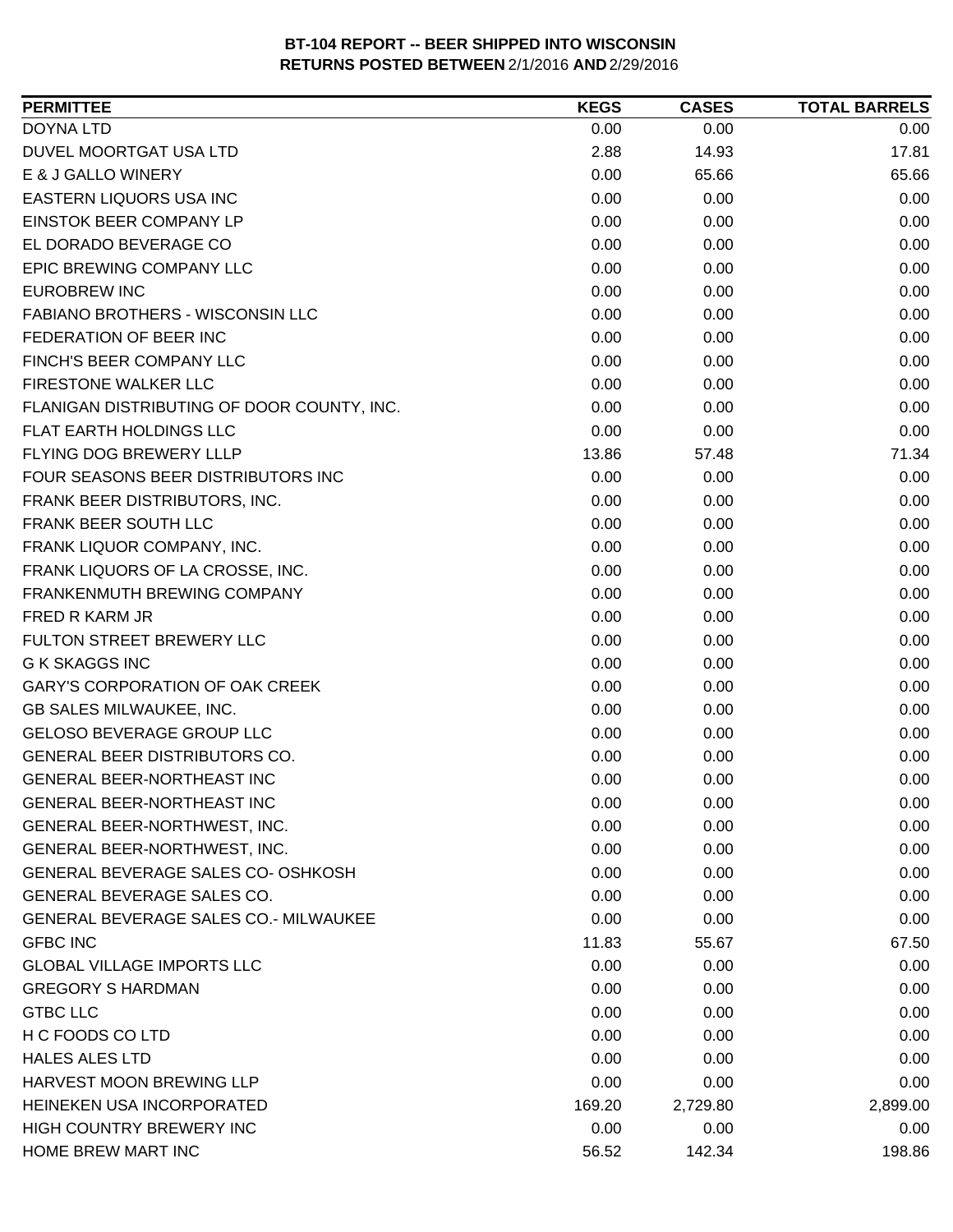| 0.00<br>0.00<br>0.00<br>0.00<br>1.53<br>1.53<br>36.00<br>70.55<br>106.55<br>0.00<br>0.00<br>0.00<br>0.00<br>0.00<br>0.00<br>0.00<br>0.00<br>0.00<br>17.45<br>5.38<br>22.83<br>0.00<br>0.00<br>0.00<br>0.00<br>0.00<br>0.00<br>0.00<br>0.00<br>0.00<br>0.00<br>0.00<br>0.00<br>0.00<br>0.00<br>0.00<br>0.00<br>0.00<br>0.00<br>36.50<br>28.75<br>65.25<br>0.00<br>0.00<br>0.00<br>109.31<br>65.41<br>43.90<br>0.00<br>0.00<br>0.00<br>0.00<br>0.00<br>0.00<br>981.96<br>40.00<br>941.96<br>565.22<br>284.50<br>280.72<br>0.00<br>1.02<br>1.02<br>0.00<br>0.00<br>0.00<br>0.00<br>0.00<br>0.00<br>0.00<br>0.00<br>0.00<br>0.00<br>0.00<br>0.00<br>0.00<br>0.00<br>0.00<br>3.17<br>0.81<br>3.98<br>5.67<br>12.09<br>6.42<br>13.64<br>37.29<br>50.93<br>0.00<br>0.00<br>0.00<br>0.00<br>0.00<br>0.00<br>0.00<br>0.00<br>0.00<br>0.00<br>0.00<br>0.00<br>0.00<br>274.58<br>274.58<br>0.00<br>0.00<br>0.00<br>0.00<br>0.00<br>0.00<br>16.39<br>59.72<br>76.11<br>11.33<br>7.85<br>19.18<br>12.29<br>21.96<br>34.25<br>0.00<br>0.00<br>0.00<br>0.00<br>0.00<br>0.00<br>0.00<br>0.00<br>0.00<br>0.00<br>0.00<br>0.00<br>804.74<br>6,328.58<br>5,523.84 | <b>PERMITTEE</b>                      | <b>KEGS</b> | <b>CASES</b> | <b>TOTAL BARRELS</b> |
|------------------------------------------------------------------------------------------------------------------------------------------------------------------------------------------------------------------------------------------------------------------------------------------------------------------------------------------------------------------------------------------------------------------------------------------------------------------------------------------------------------------------------------------------------------------------------------------------------------------------------------------------------------------------------------------------------------------------------------------------------------------------------------------------------------------------------------------------------------------------------------------------------------------------------------------------------------------------------------------------------------------------------------------------------------------------------------------------------------------------------------------------|---------------------------------------|-------------|--------------|----------------------|
|                                                                                                                                                                                                                                                                                                                                                                                                                                                                                                                                                                                                                                                                                                                                                                                                                                                                                                                                                                                                                                                                                                                                                | <b>ILLYRIAN IMPORT INC</b>            |             |              |                      |
|                                                                                                                                                                                                                                                                                                                                                                                                                                                                                                                                                                                                                                                                                                                                                                                                                                                                                                                                                                                                                                                                                                                                                | <b>INDEED BREWING COMPANY LLC</b>     |             |              |                      |
|                                                                                                                                                                                                                                                                                                                                                                                                                                                                                                                                                                                                                                                                                                                                                                                                                                                                                                                                                                                                                                                                                                                                                | <b>INDIAN PEAKS BREWING COMPANY</b>   |             |              |                      |
|                                                                                                                                                                                                                                                                                                                                                                                                                                                                                                                                                                                                                                                                                                                                                                                                                                                                                                                                                                                                                                                                                                                                                | INDIAN RIVER BEVERAGE CORPORATION     |             |              |                      |
|                                                                                                                                                                                                                                                                                                                                                                                                                                                                                                                                                                                                                                                                                                                                                                                                                                                                                                                                                                                                                                                                                                                                                | IRL, INCORPORATED                     |             |              |                      |
|                                                                                                                                                                                                                                                                                                                                                                                                                                                                                                                                                                                                                                                                                                                                                                                                                                                                                                                                                                                                                                                                                                                                                | <b>JAW PROPERTIES LLC</b>             |             |              |                      |
|                                                                                                                                                                                                                                                                                                                                                                                                                                                                                                                                                                                                                                                                                                                                                                                                                                                                                                                                                                                                                                                                                                                                                | <b>JDZ INC</b>                        |             |              |                      |
|                                                                                                                                                                                                                                                                                                                                                                                                                                                                                                                                                                                                                                                                                                                                                                                                                                                                                                                                                                                                                                                                                                                                                | <b>JOHN J COLLETTI</b>                |             |              |                      |
|                                                                                                                                                                                                                                                                                                                                                                                                                                                                                                                                                                                                                                                                                                                                                                                                                                                                                                                                                                                                                                                                                                                                                | JOHNSON BROTHERS OF WISCONSIN INC     |             |              |                      |
|                                                                                                                                                                                                                                                                                                                                                                                                                                                                                                                                                                                                                                                                                                                                                                                                                                                                                                                                                                                                                                                                                                                                                | JOM WINE & SPIRITS INC                |             |              |                      |
|                                                                                                                                                                                                                                                                                                                                                                                                                                                                                                                                                                                                                                                                                                                                                                                                                                                                                                                                                                                                                                                                                                                                                | JOSEPH JAMES BREWING CO INC           |             |              |                      |
|                                                                                                                                                                                                                                                                                                                                                                                                                                                                                                                                                                                                                                                                                                                                                                                                                                                                                                                                                                                                                                                                                                                                                | <b>KAREN HOLTON</b>                   |             |              |                      |
|                                                                                                                                                                                                                                                                                                                                                                                                                                                                                                                                                                                                                                                                                                                                                                                                                                                                                                                                                                                                                                                                                                                                                | KAY BEER DISTRIBUTING, INC.           |             |              |                      |
|                                                                                                                                                                                                                                                                                                                                                                                                                                                                                                                                                                                                                                                                                                                                                                                                                                                                                                                                                                                                                                                                                                                                                | KEWEENAW BREWING CO LLC               |             |              |                      |
|                                                                                                                                                                                                                                                                                                                                                                                                                                                                                                                                                                                                                                                                                                                                                                                                                                                                                                                                                                                                                                                                                                                                                | KOJIMA & INTERNATIONAL ASSOCIATES INC |             |              |                      |
|                                                                                                                                                                                                                                                                                                                                                                                                                                                                                                                                                                                                                                                                                                                                                                                                                                                                                                                                                                                                                                                                                                                                                | <b>KROMBACHER USA LLC</b>             |             |              |                      |
|                                                                                                                                                                                                                                                                                                                                                                                                                                                                                                                                                                                                                                                                                                                                                                                                                                                                                                                                                                                                                                                                                                                                                | KYSELA PERE ET FILS LTD               |             |              |                      |
|                                                                                                                                                                                                                                                                                                                                                                                                                                                                                                                                                                                                                                                                                                                                                                                                                                                                                                                                                                                                                                                                                                                                                | LA CROSSE BEVERAGE LLC                |             |              |                      |
|                                                                                                                                                                                                                                                                                                                                                                                                                                                                                                                                                                                                                                                                                                                                                                                                                                                                                                                                                                                                                                                                                                                                                | LABATT USA OPERATING CO LLC           |             |              |                      |
|                                                                                                                                                                                                                                                                                                                                                                                                                                                                                                                                                                                                                                                                                                                                                                                                                                                                                                                                                                                                                                                                                                                                                | <b>LAGUNITAS BREWING CO</b>           |             |              |                      |
|                                                                                                                                                                                                                                                                                                                                                                                                                                                                                                                                                                                                                                                                                                                                                                                                                                                                                                                                                                                                                                                                                                                                                | LAKE SUPERIOR BREWING CO LLC          |             |              |                      |
|                                                                                                                                                                                                                                                                                                                                                                                                                                                                                                                                                                                                                                                                                                                                                                                                                                                                                                                                                                                                                                                                                                                                                | LARRY'S DISTRIBUTING CO., INC.        |             |              |                      |
|                                                                                                                                                                                                                                                                                                                                                                                                                                                                                                                                                                                                                                                                                                                                                                                                                                                                                                                                                                                                                                                                                                                                                | LEAMON MERCANTILE CO. CORP            |             |              |                      |
|                                                                                                                                                                                                                                                                                                                                                                                                                                                                                                                                                                                                                                                                                                                                                                                                                                                                                                                                                                                                                                                                                                                                                | LEE BEVERAGE OF WISCONSIN LLC         |             |              |                      |
|                                                                                                                                                                                                                                                                                                                                                                                                                                                                                                                                                                                                                                                                                                                                                                                                                                                                                                                                                                                                                                                                                                                                                | LEE BEVERAGE OF WISCONSIN LLC         |             |              |                      |
|                                                                                                                                                                                                                                                                                                                                                                                                                                                                                                                                                                                                                                                                                                                                                                                                                                                                                                                                                                                                                                                                                                                                                | LEE BEVERAGE OF WISCONSIN LLC         |             |              |                      |
|                                                                                                                                                                                                                                                                                                                                                                                                                                                                                                                                                                                                                                                                                                                                                                                                                                                                                                                                                                                                                                                                                                                                                | LENA BEVERAGE COMPANY                 |             |              |                      |
|                                                                                                                                                                                                                                                                                                                                                                                                                                                                                                                                                                                                                                                                                                                                                                                                                                                                                                                                                                                                                                                                                                                                                | LIFT BRIDGE BREWING TECHNOLOGIES LLC  |             |              |                      |
|                                                                                                                                                                                                                                                                                                                                                                                                                                                                                                                                                                                                                                                                                                                                                                                                                                                                                                                                                                                                                                                                                                                                                | LOUIS GLUNZ BEER INC                  |             |              |                      |
|                                                                                                                                                                                                                                                                                                                                                                                                                                                                                                                                                                                                                                                                                                                                                                                                                                                                                                                                                                                                                                                                                                                                                | <b>LUCID BREWING LLC</b>              |             |              |                      |
|                                                                                                                                                                                                                                                                                                                                                                                                                                                                                                                                                                                                                                                                                                                                                                                                                                                                                                                                                                                                                                                                                                                                                | MAD RIVER BREWING COMPANY INC         |             |              |                      |
|                                                                                                                                                                                                                                                                                                                                                                                                                                                                                                                                                                                                                                                                                                                                                                                                                                                                                                                                                                                                                                                                                                                                                | <b>MANKATO BREWERY LLC</b>            |             |              |                      |
|                                                                                                                                                                                                                                                                                                                                                                                                                                                                                                                                                                                                                                                                                                                                                                                                                                                                                                                                                                                                                                                                                                                                                | MANNEKEN-BRUSSEL IMPORTS INC          |             |              |                      |
|                                                                                                                                                                                                                                                                                                                                                                                                                                                                                                                                                                                                                                                                                                                                                                                                                                                                                                                                                                                                                                                                                                                                                | <b>MARK ANTHONY BRANDS INC</b>        |             |              |                      |
|                                                                                                                                                                                                                                                                                                                                                                                                                                                                                                                                                                                                                                                                                                                                                                                                                                                                                                                                                                                                                                                                                                                                                | MASSACHUSETTS BEVERAGE ALLIANCE LLC   |             |              |                      |
|                                                                                                                                                                                                                                                                                                                                                                                                                                                                                                                                                                                                                                                                                                                                                                                                                                                                                                                                                                                                                                                                                                                                                | MATT BREWING CO INC                   |             |              |                      |
|                                                                                                                                                                                                                                                                                                                                                                                                                                                                                                                                                                                                                                                                                                                                                                                                                                                                                                                                                                                                                                                                                                                                                | MERCHANT DU VIN CORPORATION           |             |              |                      |
|                                                                                                                                                                                                                                                                                                                                                                                                                                                                                                                                                                                                                                                                                                                                                                                                                                                                                                                                                                                                                                                                                                                                                | <b>METROPOLITAN BREWING LLC</b>       |             |              |                      |
|                                                                                                                                                                                                                                                                                                                                                                                                                                                                                                                                                                                                                                                                                                                                                                                                                                                                                                                                                                                                                                                                                                                                                | <b>MHW LTD</b>                        |             |              |                      |
|                                                                                                                                                                                                                                                                                                                                                                                                                                                                                                                                                                                                                                                                                                                                                                                                                                                                                                                                                                                                                                                                                                                                                | <b>MICHAEL G ANSAY</b>                |             |              |                      |
|                                                                                                                                                                                                                                                                                                                                                                                                                                                                                                                                                                                                                                                                                                                                                                                                                                                                                                                                                                                                                                                                                                                                                | MICHAUD DISTRIBUTING INC              |             |              |                      |
|                                                                                                                                                                                                                                                                                                                                                                                                                                                                                                                                                                                                                                                                                                                                                                                                                                                                                                                                                                                                                                                                                                                                                | MID-WISCONSIN BEVERAGE, INC.          |             |              |                      |
|                                                                                                                                                                                                                                                                                                                                                                                                                                                                                                                                                                                                                                                                                                                                                                                                                                                                                                                                                                                                                                                                                                                                                | MILLER BEER OF THE NORTHWOODS, INC.   |             |              |                      |
|                                                                                                                                                                                                                                                                                                                                                                                                                                                                                                                                                                                                                                                                                                                                                                                                                                                                                                                                                                                                                                                                                                                                                | <b>MILLERCOORS LLC</b>                |             |              |                      |
|                                                                                                                                                                                                                                                                                                                                                                                                                                                                                                                                                                                                                                                                                                                                                                                                                                                                                                                                                                                                                                                                                                                                                | MILLERCOORS LLC                       | 794.22      | 9,185.60     | 9,979.82             |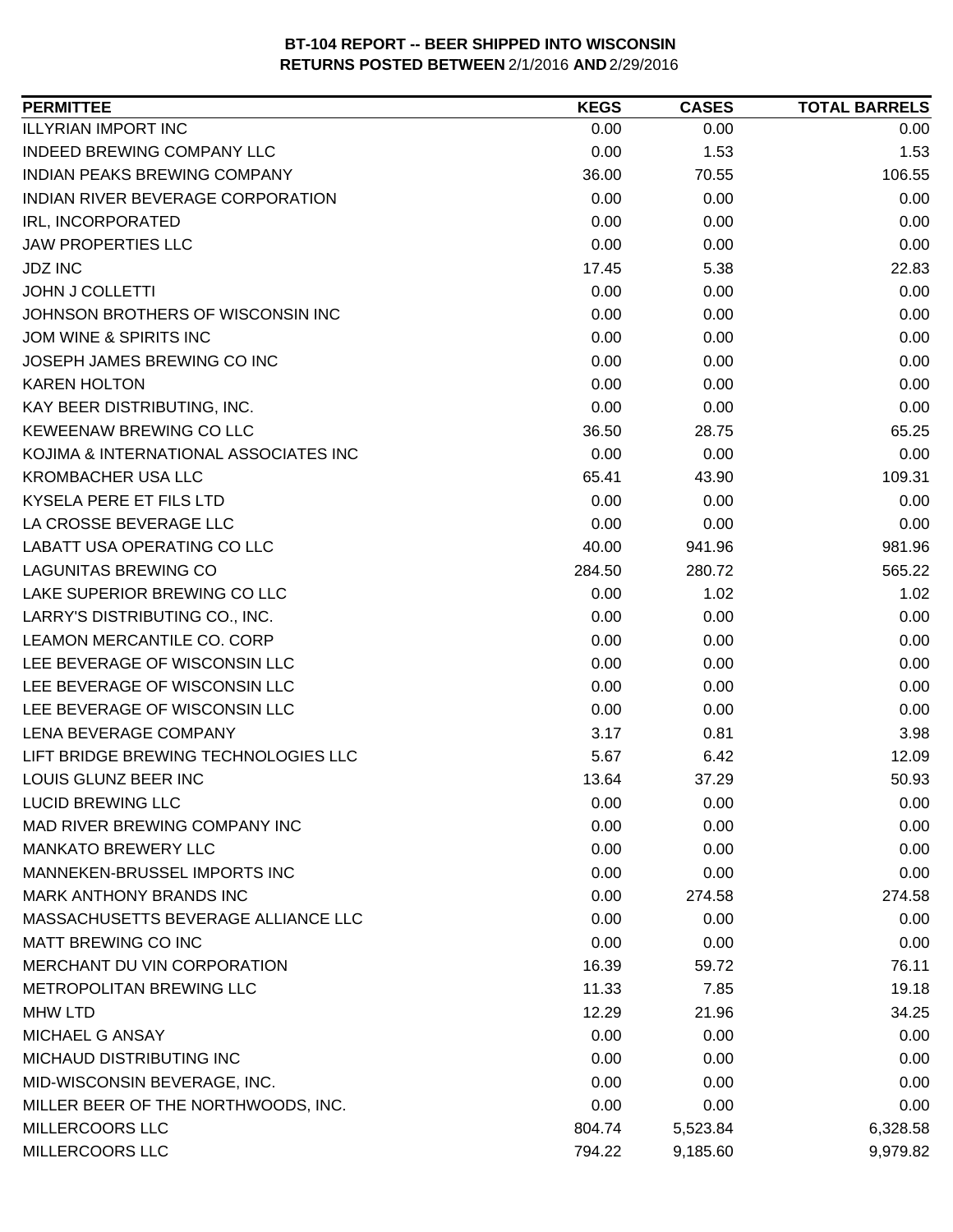| <b>PERMITTEE</b>                     | <b>KEGS</b> | <b>CASES</b> | <b>TOTAL BARRELS</b> |
|--------------------------------------|-------------|--------------|----------------------|
| MILLSTREAM INVESTMENTS INC           | 0.00        | 0.00         | 0.00                 |
| MOR-DALL ENTERPRISES INC.            | 9.83        | 33.10        | 42.93                |
| MOTHER LODE BREWING LLC              | 0.00        | 0.00         | 0.00                 |
| MOUNTAINEER HOLDINGS LLC             | 0.00        | 89.55        | 89.55                |
| MOYLANS BREWING CO LTD               | 0.00        | 0.00         | 0.00                 |
| MUTUAL WHOLESALE LIQUOR INC          | 0.00        | 0.00         | 0.00                 |
| NDC SYSTEMS LP                       | 31.45       | 0.00         | 31.45                |
| NEBRASKA BREWING CO INC              | 0.00        | 0.00         | 0.00                 |
| NEEDHAM DISTRIBUTING CO., INC.       | 0.00        | 0.00         | 0.00                 |
| NEW BELGIUM BREWING COMPANY INC      | 395.02      | 986.34       | 1,381.36             |
| NEW HOLLAND BREWING CO LLC           | 13.67       | 40.93        | 54.60                |
| NEW PLANET BEER COMPANY              | 0.00        | 0.00         | 0.00                 |
| NEW YORK MUTUAL TRADING CO INC       | 0.00        | 0.00         | 0.00                 |
| NOELKE DISTRIBUTORS, INC.            | 0.00        | 0.00         | 0.00                 |
| NORTH COAST BREWING CO INC           | 15.33       | 37.88        | 53.21                |
| NORTHWEST BEVERAGES, INC.            | 0.00        | 0.00         | 0.00                 |
| NOUVEAU VENTURES LLC                 | 0.00        | 0.00         | 0.00                 |
| OFF-KILTER BREWING INC               | 0.50        | 0.00         | 0.50                 |
| ONION PUB & BREWERY INC              | 0.00        | 0.00         | 0.00                 |
| OREGON BREWING COMPANY INC           | 14.06       | 22.79        | 36.85                |
| OTT SCHWEITZER DISTRIBUTORSHIP, INC. | 0.00        | 0.00         | 0.00                 |
| PABST BREWING COMPANY                | 1,442.23    | 0.00         | 1,442.23             |
| PAMPA BEVERAGES LLC                  | 0.00        | 0.00         | 0.00                 |
| PARADOX BEER COMPANY INC             | 0.00        | 0.00         | 0.00                 |
| PARK RIDGE DISTRIBUTING, INC.        | 0.00        | 0.00         | 0.00                 |
| PATERNO IMPORTS LTD                  | 0.00        | 0.00         | 0.00                 |
| PAULANER USA LLC                     | 149.03      | 179.97       | 329.00               |
| PEHLER DISTRIBUTING, INC.            | 0.00        | 0.00         | 0.00                 |
| PERENNIAL PARTNERS LLC               | 0.00        | 0.00         | 0.00                 |
| PHIL KNUTSEN                         | 8.00        | 0.00         | 8.00                 |
| PHILLIPS WINE COMPANY                | 0.00        | 0.00         | 0.00                 |
| PRO-LIQUITECH LLC                    | 0.00        | 0.00         | 0.00                 |
| PROST BREWING COMPANY LLC            | 6.00        | 5.23         | 11.23                |
| RANGE BEVERAGE, INCORPORATED         | 0.00        | 0.00         | 0.00                 |
| RATAS WHOLESALE LIQUOR COMPANY       | 0.00        | 0.00         | 0.00                 |
| <b>RAVEN BRANDS INC</b>              | 0.00        | 0.00         | 0.00                 |
| <b>REINHARD PUCHERT</b>              | 0.00        | 0.00         | 0.00                 |
| RELETA BREWING COMPANY LLC           | 0.00        | 16.10        | 16.10                |
| RENEGADE BREWING COMPANY LLC         | 0.00        | 0.00         | 0.00                 |
| RICHARD D KATECHIS                   | 46.84       | 137.32       | 184.16               |
| RIVER CITY DISTRIBUTING CO., INC.    | 0.00        | 0.00         | 0.00                 |
| ROCLAND WINE IMPORTS                 | 0.00        | 0.00         | 0.00                 |
| ROZANE B ZAMBRANO                    | 0.00        | 0.00         | 0.00                 |
| S & H INDEPENDENT PREMIUM BRANDS LLC | 228.94      | 0.00         | 228.94               |
| S. & S. DISTRIBUTING, INC.           | 0.00        | 0.00         | 0.00                 |
|                                      |             |              |                      |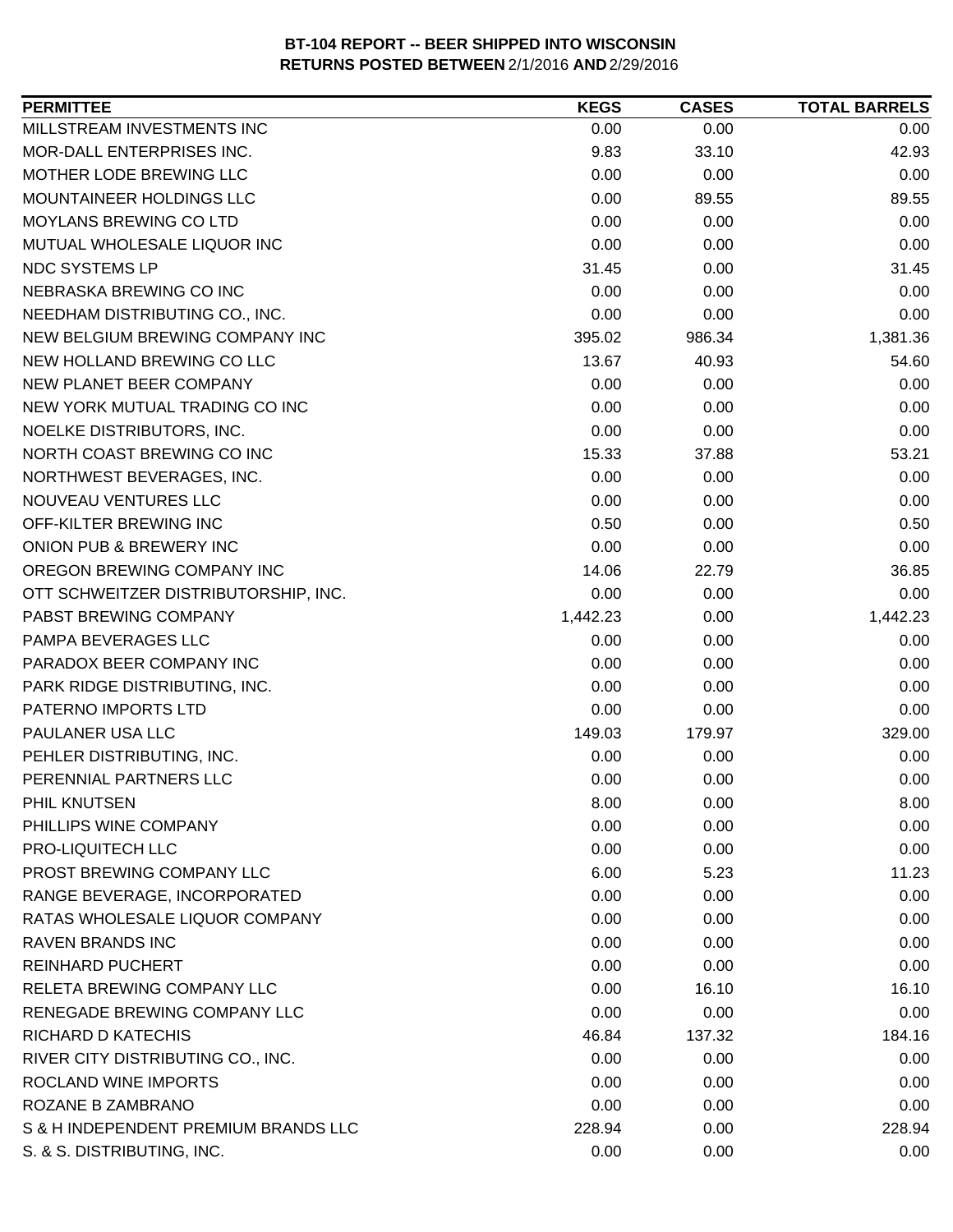| <b>PERMITTEE</b>                        | <b>KEGS</b> | <b>CASES</b> | <b>TOTAL BARRELS</b> |
|-----------------------------------------|-------------|--------------|----------------------|
| S. & S. DISTRIBUTING, INC.              | 0.00        | 0.00         | 0.00                 |
| SABEMOS BEVERAGES LLC                   | 0.00        | 0.00         | 0.00                 |
| SAPPORO USA INC                         | 6.80        | 51.23        | 58.03                |
| SARATOGA LIQUOR CO., INC.               | 0.00        | 0.00         | 0.00                 |
| SAUGATUCK BREWING COMPANY INC           | 3.33        | 12.34        | 15.67                |
| <b>SHANE WELCH</b>                      | 18.11       | 29.71        | 47.82                |
| <b>SHELTON BROTHERS INC</b>             | 6.88        | 23.19        | 30.07                |
| <b>SHORTS BREWING COMPANY</b>           | 0.00        | 0.00         | 0.00                 |
| SIERRA NEVADA BREWING COMPANY           | 65.71       | 906.32       | 972.03               |
| SMUTTYNOSE BREWING CO INC               | 0.00        | 11.61        | 11.61                |
| SOLEMN OATH BREWERY LLC                 | 0.00        | 0.00         | 0.00                 |
| SOUTHERN TIER BREWING COMPANY II LLC    | 4.00        | 14.06        | 18.06                |
| <b>SRB OPERATIONS LLC</b>               | 0.00        | 0.00         | 0.00                 |
| ST KILLIAN IMPORTING CO INC             | 59.28       | 359.32       | 418.60               |
| STANLEY STAWSKI DIST CO INC             | 0.00        | 36.70        | 36.70                |
| STEINBECK BREWING COMPANY               | 0.00        | 0.00         | 0.00                 |
| <b>SUMMIT BREWING COMPANY</b>           | 110.52      | 339.18       | 449.70               |
| SUPERIOR BEVERAGES LLC                  | 0.00        | 0.00         | 0.00                 |
| <b>SURLY BREWING COMPANY</b>            | 121.83      | 153.58       | 275.41               |
| <b>SYLWESTER KOLAKOWSKI</b>             | 0.00        | 0.00         | 0.00                 |
| TALLGRASS BREWING COMPANY INC           | 6.70        | 27.87        | 34.57                |
| THE BRUERY LLC                          | 0.00        | 0.00         | 0.00                 |
| THE GAMBRINUS COMPANY                   | 34.00       | 88.91        | 122.91               |
| THE GREAT LAKES BREWING CO              | 62.83       | 92.76        | 155.59               |
| THE R.S. LIPMAN COMPANY                 | 0.00        | 0.00         | 0.00                 |
| THE VETERAN BEVERAGE COMPANY            | 0.00        | 0.00         | 0.00                 |
| THREE FLOYDS BREWING LLC                | 0.00        | 0.00         | 0.00                 |
| <b>TODD FYTEN</b>                       | 0.00        | 0.00         | 0.00                 |
| <b>TOPPLING GOLIATH INC</b>             | 7.67        | 127.67       | 135.34               |
| TRIANGLE DISTRIBUTING COMPANY, INC.     | 0.00        | 0.00         | 0.00                 |
| <b>TRUCKEE CRAFT BREWING</b>            | 0.00        | 0.00         | 0.00                 |
| TWO BROTHERS BREWING COMPANY            | 6.67        | 18.29        | 24.96                |
| <b>UINTA BREWING COMPANY</b>            | 18.33       | 36.02        | 54.35                |
| UNITED STATES BEVERAGE LLC              | 18.39       | 128.71       | 147.10               |
| UNITED STATES DISTILLED PRODUCTS CO.    | 0.00        | 95.55        | 95.55                |
| UNITY VIBRATION LIVING KOMBUCHA TEA LLC | 0.00        | 0.00         | 0.00                 |
| UPLAND BREWING COMPANY INC              | 11.83       | 19.59        | 31.42                |
| UTAH BREWERS COOPERATIVE LC             | 8.84        | 57.64        | 66.48                |
| <b>VERMONT HARD CIDER COMPANY LLC</b>   | 0.00        | 0.00         | 0.00                 |
| <b>VICTORY BREWING COMPANY</b>          | 6.00        | 50.50        | 56.50                |
| VINO.COM LLC                            | 10.00       | 24.53        | 34.53                |
| WARSTEINER IMPORTERS AGENCY INC         | 12.77       | 47.81        | 60.58                |
| <b>WDI LLC</b>                          | 0.00        | 0.00         | 0.00                 |
| <b>WDI LLC</b>                          | 0.00        | 0.00         | 0.00                 |
| <b>WEIN BAUER INC</b>                   | 0.00        | 0.00         | 0.00                 |